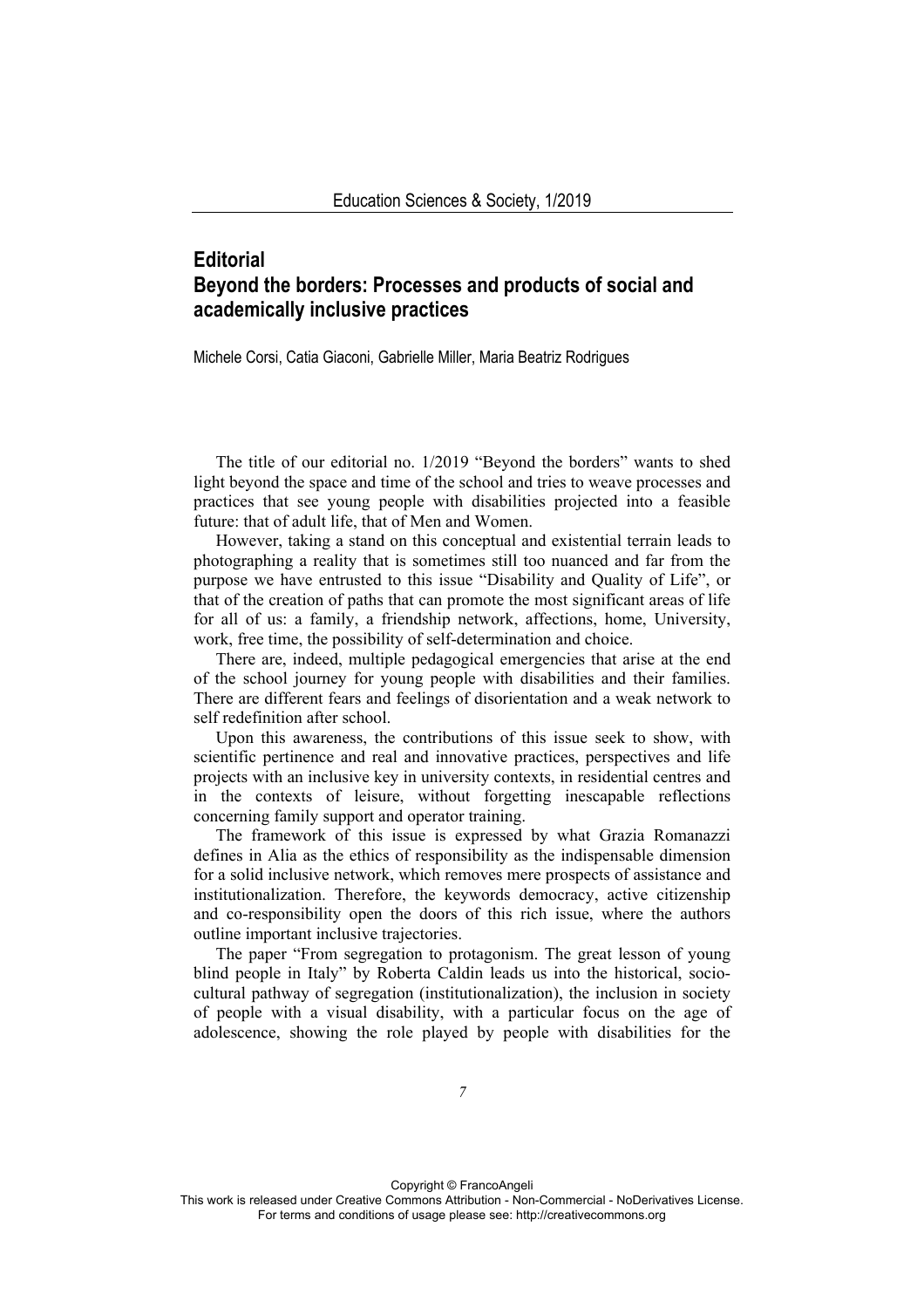conquest of civil rights in Italy and by the scientific community of Special Education.

The contribution by Toby M. Long "Moving Beyond Inclusion to Partcipation: Essential Elements" outlines both the elements necessary for the construction of contexts of active participation, and the specific evidencebased strategies for promoting inclusion.

Paola Damiani, Cristiana D'Anna, Filippo Gomez Paloma their article "ICF and SEN: a National project for identification toward quality of life model" lead us with within a research perspective capable of creating new alliances between all the protagonists of the school (school managers, teachers, students, parents). Starting from the ICF paradigm, the authors provide observations and intervention keys, identifying in Physical Education a possible bridge for the construction of personalized projects oriented towards the dimension of the Quality of Life.

To reiterate the value of movement and the body for the well-being of young people with disabilities is the contribution by Carmen Palumbo and Ambretti Antinea *"*Body, movement and wellness: the inclusive potential of motor-sport activity for young people". The structuring of learning paths based on corporeality and movement is one of the possible ways to remove any form of obstacle, promoting the inclusion and integration of young people (Gardner, 2005).

Noemi Del Bianco and Francesca Accorsi instead go straight into the Quality of Life paradigm and into the possible tools capable of detecting the perceived level of Quality of Life of young people and adults with intellectual disabilities. Specifically, the implementation of the POS Scale is presented in a case study.

After this first axis of theoretical and epistemological study, the reader will be able to get to the heart of taylor-made inclusive experiences that see the realization of life projects within different educational contexts for young people and adults with disabilities.

The application of survey tools in the paradigm of Quality of Life in contexts of international cooperation, is deepened by Arianna Taddei. This contribution sheds light on potential prospects for social development, combining and balancing elements of social protection with educational and employment opportunities through empowerment processes designed for women with disabilities. The case study presented relates to a path of empowerment of women with disabilities living in the difficult context of the Gaza Strip.

Also starting from an international overview, Alessia Cinotti presents us with the main phases of the MUSE Project in order to highlight the progress and challenges of a process that is still in progress which aims to improve

Copyright © FrancoAngeli

This work is released under Creative Commons Attribution - Non-Commercial - NoDerivatives License. For terms and conditions of usage please see: http://creativecommons.org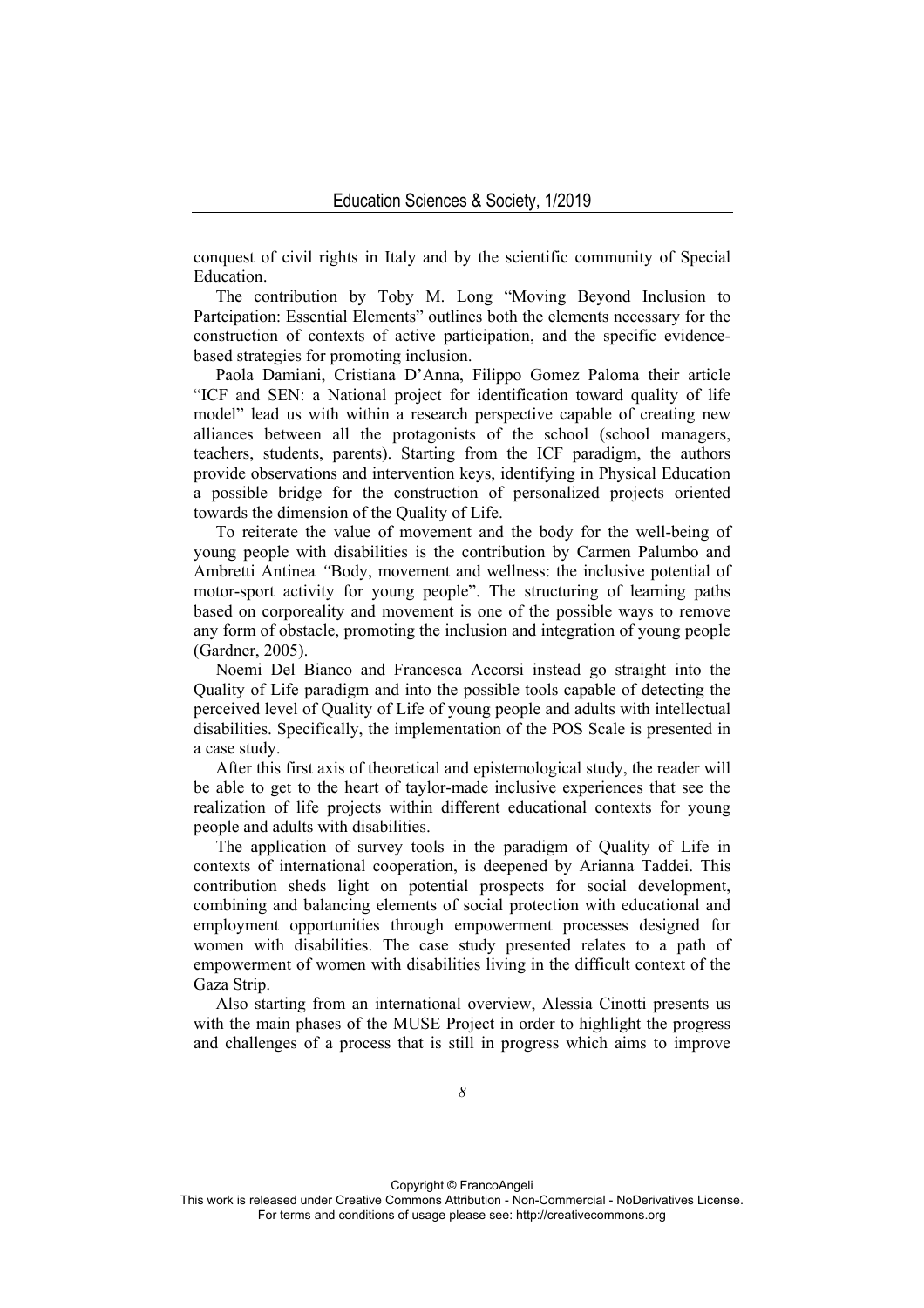*access*, guarantee *quality conditions* for young adults and develop rich *learning opportunities* for students with disabilities at university.

In the same direction, Demetriou Cynthia, Miller Gabrielle, Mason Laurel G., Salvesen Christine introduce the Center for Alternative Strategic Learning Techniques (SALT) and the various training courses to support university students with attention and learning disorders.

Catia Giaconi, Simone Aparecida Capellini, Giorgio Trentin, Maria Beatriz Rodrigues, Ilaria D'Angelo, Federica Angelelli, Sofia Cestola, Chiara Marresi lead us through innovative university research and teaching courses in the Chinese language, presenting an unprecedented study of the Chinese language learning by Italian university students with dyslexia. In addition to the different results, the research shows an interesting comparison table of the errors in learning the Chinese language of Italian students with dyslexia and without dyslexia.

Given our nature of scholars in educational training and care-giving relations, specific in-depth focuses on the subject could not be missing in this issue.

Bellacicco Rosa in her paper highlights how essential it is to develop inclusive competences in future support teachers so that they do not become only experts in interventions aimed at students with disabilities but also prepared to face the wide challenges posed by the school of diversity. A study is therefore presented aimed at evaluating the effectiveness of the specialization course on support activities, activated by the University of Turin (a.a. 2016/2017), on the increase of inclusive skills and knowledge of the students. It was also examined which teaching strategies are most associated with this process and the transferability of the skills acquired in the classroom.

The organized forms of the didactic action are furthermore examined by Chiara Laici, Maila Pentucci through a comparison between the practices of expert teachers and those of university students in pre-service training.

Instead, Laura Agrati is facing the study of the attitudes of service operators of the orientation and social inclusion service. The study confirms, in general, the "linguistic variability" as well as the "inter-intra-individual variability" of the QdV construct and invites to continue researching more advanced methods of an interdisciplinary nature.

The complex management of families with children with disabilities or difficulty in behaving is dealt with by Gianluca Amatori, who examines the situation of families with children with behavioral disorders regarding aspects relating to family relationships and couple dynamics. Survey data confirm that parents of children with behavioral disorders report lower levels of marital satisfaction and are more likely to divorce. Of great interest is the analysis of

Copyright © FrancoAngeli This work is released under Creative Commons Attribution - Non-Commercial - NoDerivatives License. For terms and conditions of usage please see: http://creativecommons.org